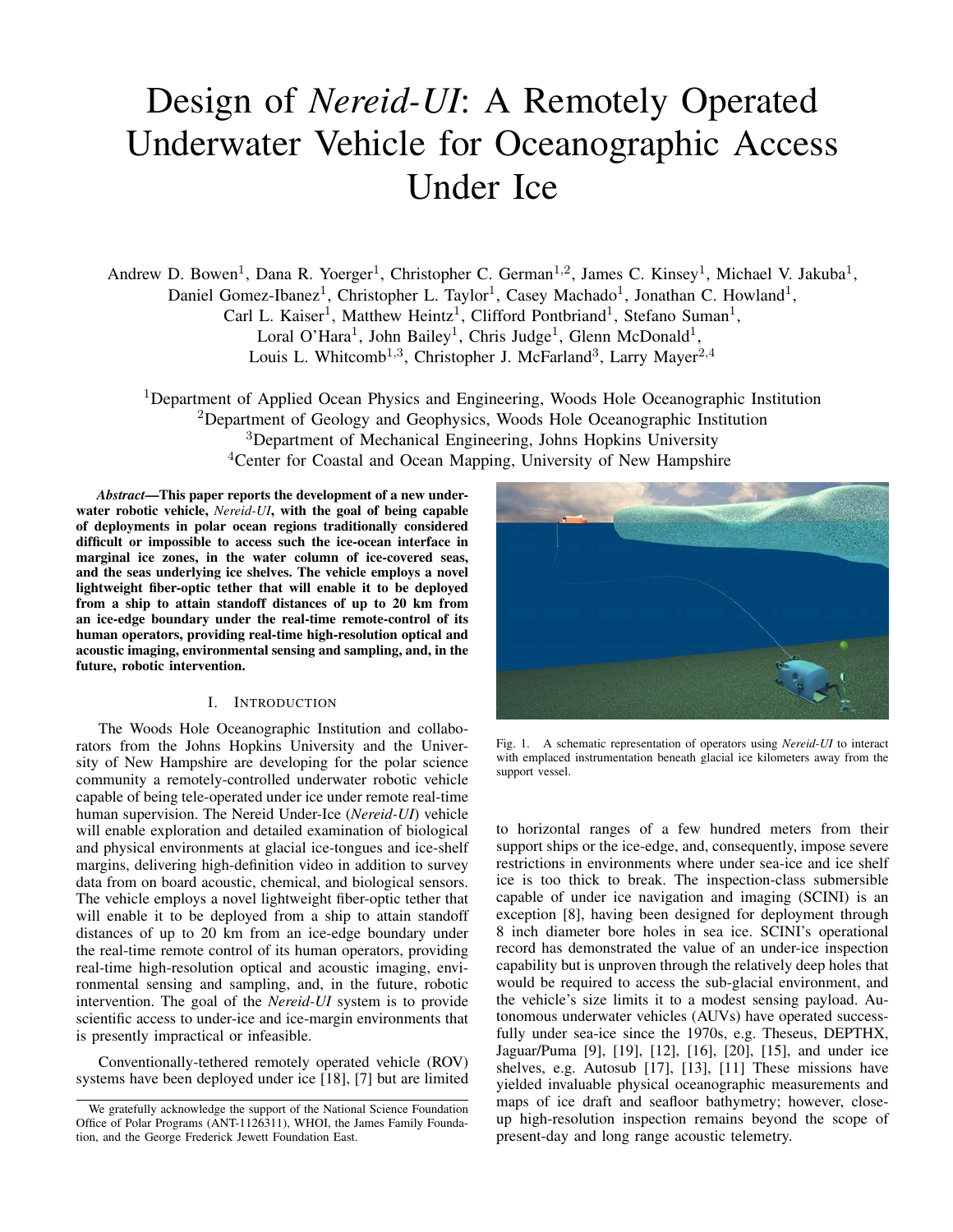

Fig. 2. *Nereid-UI* during preliminary shallow water trials in May 2014

Close-up high-resolution inspection and survey operations in these complex under-ice environments require a tether providing high-bandwidth telemetry between the underwater vehicle and its human operators. Long-range light-fiber ROV tether technology, as pioneered on the *Nereus* vehicle for 11,000 m depth operation [6], [24], provides the high bandwidth (Gigabit Ethernet) link necessary for real-time control under the direction of the shipboard science party yet retains extreme horizontal mobility of the host vehicle. *Nereid-UI's* design and concept-of-operations are based on that developed for the *Nereus* hybrid remotely operated vehicle [4], [5]

This paper reports the design and preliminary vehicle trials of *Nereid-UI*. The trials, conducted in September 2013 were designed to test core vehicle systems particularly the power system, main computer and control system, thrusters, video and telemetry system, and to refine camera, lighting and acoustic sensor placement for piloted and closed-loop control, especially as pertains to working near the underside of ice. This paper also reports preliminary trials of the complete system, conducted in May 2014, including the depressor and towbody and the concept of operations as envisioned for full-scale under-ice trials to be conducted from *R/V Polarstern* as part of a scientific expedition to the Arctic in July 2014.

## II. BACKGROUND AND SCIENTIFIC RATIONALE

It is becoming increasingly apparent that the polar regions, and particularly the Arctic, are a critical, but poorly understood nexus for many components of the global earth system. The polar regions play a central role in establishing climate feedback mechanisms that amplify the effects of global climate change. Many of the most dramatic changes occurring deal with the accelerated melting of ice — both sea- and land-based ice [1], [21]. As temperatures rapidly rise, the release of methane through the destabilization of shelf-edge hydrates, becomes a particularly serious concern. Understanding the reasons for the accelerated melting of ice and the impact of the potential release of methane are key to long-term climate and sea-level predictions and critical for a range of issues relating to human well-being, national security and economic development. To



now, been virtually inaccessible.

For example, the most effective heat-transfer that leads to ice-thinning is at the underside of the ice, at the ice-water interface, rather than the overlying atmosphere-ice interface. Therefore, the ability to study physical processes close beneath the ocean-ice interface can be critical. Further, under-ice habitats may serve as biological refugia and, in the case of sufficiently thin ice-cover, there may even be sufficient light transmission through the ice and into the upper water column to drive through-ice photosynthesis [2], [3].

Traditionally, operations in ice-covered waters have involved ice-breakers surveying and sampling by instruments lowered into the water column after breaking ice to access the underlying ocean. However, such operations are limited to ice thicknesses that can be broken through by a research vessel and, for example, cannot provide access beneath thick sea-ice and/or glaciers extending offshore from continents (e.g. Antarctica, Greenland). Ice-breaker based operations are also hindered by the difficulty in supporting tethered vehicles in moving ice conditions and only limited success has been achieved with AUV systems and also with fixed ice-penetrating moorings. The Nereid-UI addresses these constraints by using advances in undersea communications and robotic autonomy to enable the performance of complex tasks in ice-covered seas without perturbing the ice-ocean interface and up to a depth of 2,000 meters. It is designed to operate both untethered as an AUV for survey operations, and also as a self-powered vehicle employing an extremely small diameter optical fiber tether for tele-operated ROV sampling and intervention operations at extreme tether lengths (20 km or more). The vehicle fiber-tether design decouples the ROV motion from the iceconstrained surface ship, thus enabling ROV-like operations from icebreakers in moving ice as well as the ability to operate for distances as great as 20 km under ice shelves.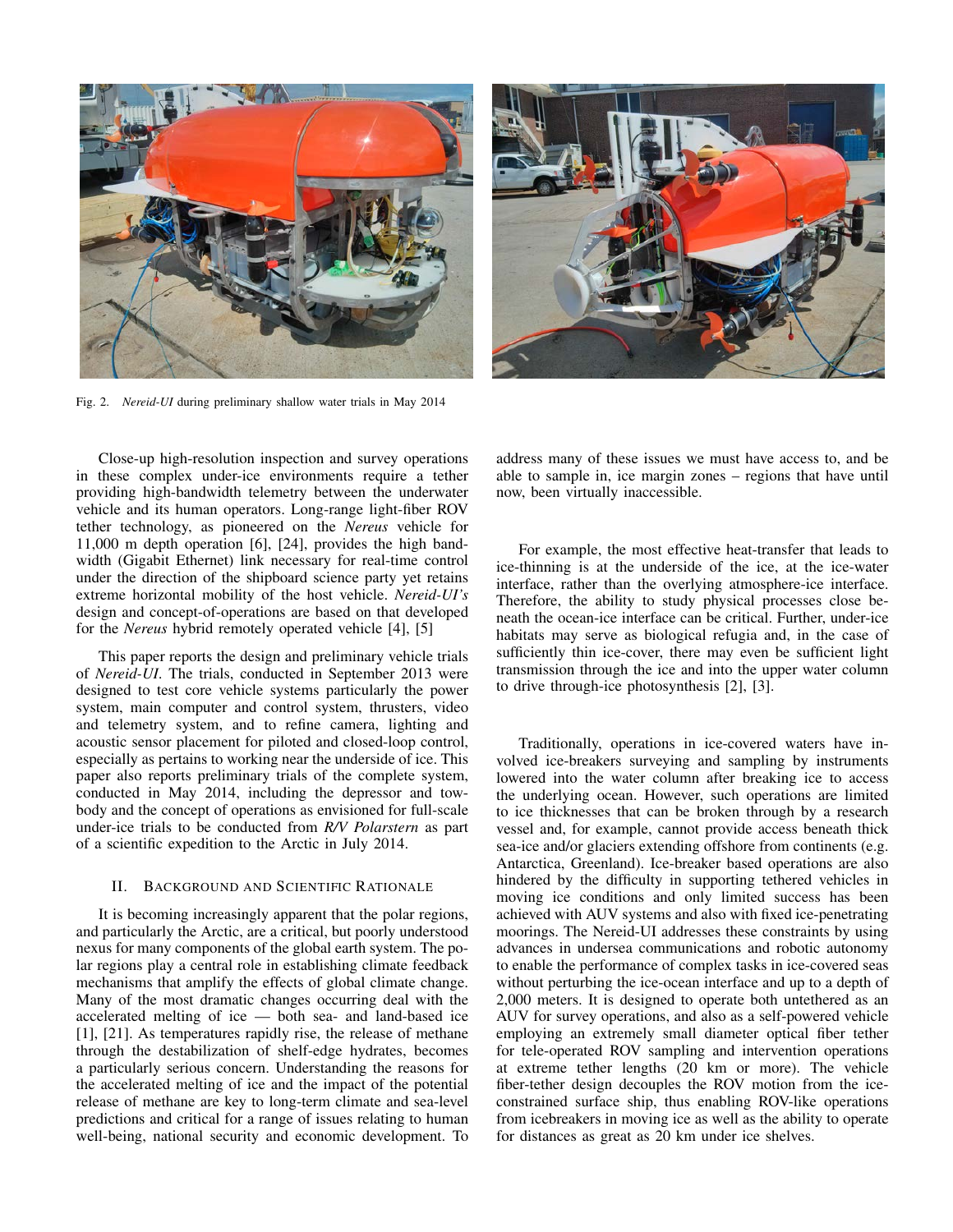TABLE I. SUMMARY SPECIFICATIONS.

| <b>Specifications</b> | Range          | 40 km @ 1 m/s (preliminary, ex. reserve)                          |
|-----------------------|----------------|-------------------------------------------------------------------|
|                       | Air Weight     | 1800 kg                                                           |
|                       | Depth Rating   | $2000 \; \mathrm{m}$                                              |
|                       | <b>Battery</b> | 18 kWhr Li-ion                                                    |
|                       | Time           | On board precision atomic clock synchronized                      |
|                       |                | to GPS, 1 ppb drift rate/year.                                    |
| <b>Navigation</b>     | Inertial       | <b>Phins</b><br><b>INS/north-seeking</b><br><b>IXSea</b><br>gyro- |
|                       |                | compass; back-up magnetic compasses                               |
|                       | Depth          | Paroscientific Nano-Resolution pressure sen-                      |
|                       |                | sor; SBE 49 FastCAT back-up                                       |
|                       | Acoustic       | up/down 300 kHz ADCP/DVLs; Blueview                               |
|                       |                | P900 imaging sonar for obstacle avoidance,                        |
|                       |                | One-way travel-time acoustic navigation at 10                     |
|                       |                | Hz, 3.5 kHz.                                                      |
| <b>Communication</b>  | Tether         | Single-mode fiber-optic (20 km range): Four                       |
|                       |                | wavelengths (CWDM)-Gb Ethernet, HD-                               |
|                       |                | SDI video, real-time optical time-domain re-                      |
|                       |                | flectometry, spare                                                |
|                       | Acoustic       | Dual-frequency 3.5 kHz (20-300 bps, 20 km                         |
|                       |                | range) and 10 kHz (300 bps, 5 km range)                           |
| <b>Imaging</b>        | Optical        | Real-time HD on internal pan-and-tilt (Kongs-                     |
|                       |                | berg OE14-522 Hyperdome); 3 channels en-                          |
|                       |                | coded SD (DSPL nanocam)                                           |
|                       | Acoustic       | Blueview P900 imaging sonar, 40 m range.                          |
| Physical Sen-         |                | Seabird SBE FastCAT-49 pumped CTD                                 |
| sors                  |                |                                                                   |
| <b>Biological</b>     |                | WetLabs ECO-FLNTURTD (Chlorophyll 0-                              |
| <b>Sensors</b>        |                | $30\mu$ g/l, backscatter 0-10 NTU)                                |
| <b>Auxiliary</b>      | bow/spine      | Native support for 10 auxiliary sensors. 100                      |
| payload               |                | kg wet weight, 500 Whr Energy, 1000 W                             |
| allowance             |                | total (6 high-power channels with Gb Ethernet                     |
|                       |                | and/or RS-232, 100 W per channel, 6 low-                          |
|                       |                | power channels 3-15 W per channel, RS-232).                       |
|                       |                | 4 hardware trigger lines. All channels logged                     |
|                       |                | on board with real-time uplink.                                   |
| <b>Auxiliary</b>      | spine, upward- | $240$ mm x $450$ mm x $500$ mm (width, length,                    |
| payload               | looking,       | depth)                                                            |
| allowance             | protected      |                                                                   |
| <b>Auxiliary</b>      | nose/chin.     | $0.8 \text{ m}^3$ total available volume, reconfigurable.         |
| payload               | forward/down-  |                                                                   |
| allowance             | looking.       |                                                                   |
|                       | protected      |                                                                   |

#### III. VEHICLE DESIGN OVERVIEW

#### *A. Concept of Operations*

*Nereid-UI* is designed to operate in close contact with the underside of glacial and sea-ice as well as the sea floor beneath glacial ice tongues and ice-shelves. These environments require vehicle, communications, and navigation systems to support operations to continental shelf depths of 1500 m and that are capable of overcoming a number of challenges related to ice. Broadly, glacial ice is too thick to break with a vessel, and *Nereid-UI* must be capable of returning autonomously from its maximum horizontal standoff distance of in the event of communications or other system failures. In contrast, operation in sea-ice is less risky in the sense that the vehicle can, short of catastrophic failure, drop ballast, pin itself under the ice and await recovery; however, unlike glacial ice, sea-ice is constantly moving, making ice-relative dead-reckoning subject to a systematic bias that stems from the unobservable (at the vehicle) rotation of the ice. Recovery through sea-ice is timeconsuming at best, and large standoff distances increase the risk of loss as the fidelity of dead-reckoned navigation degrades over time with ice motion.

The concept of operations for both broad classes of ice rely on the same vehicle and ship-side equipment; however, the strategies employed by the vehicle's on-board autonomy with respect to recovery and self-preservation differ. In this paper, we focus on the sea-ice case because it is arguably the less risky of the two and because *Nereid-UI's* first field deployments will be beneath sea ice. The launch and recovery concepts call for an open pool of water to be maintained by the ship in an otherwise 8/10-10/10 coverage ice-pack.

# *B. Launch*

*Nereid-UI* is launched as a single-point-lift two-body system comprised of the vehicle connected via a short umbilical to a mated tow-body/depressor system above the vehicle (fig. 3). The mated tow-body/depressor is lifted from a cart and raised into a vertical position above the vehicle through a snatchblock connected to one end of a short spreader bar. The system is then deployed over the side and the vehicle released with a pull-pin once in the water. No descent weights are employed, which leaves the vehicle under pilot control at all times. As the pilot drives the vehicle down, another operator lowers the mated tow-body/depressor to suitable depth beneath the keel of the support vessel. At this point various system checks can be executed before releasing the latch that mates the tow-body to the depressor (in the event of a problem, the entire system can be raised to the surface by hauling up on the depressor). Following system checkout, the pilot drives the vehicle down and away while operators actuate the latch into its low-tension setting allowing separation of the tow-body from the depressor and commencing tension-based payout of fiber from both the tow-body and depressor.

#### *C. Piloted and Autonomous Control*

As long as the fiber tether remains intact, operators will drive *Nereid-UI* like a conventional ROV system; with the significant difference that the motion of the support vessel need not be controlled (in sea-ice the support vessel will drift with the motion of the ice pack). For operation near the underside of ice, the tow-body is ballasted heavy to keep the fiber (itself negatively buoyant) away from the vehicle and potential entanglement. If the vehicle detects the fiber has failed, it can execute a number of context-dependent behaviors designed primarily to facilitate low-bandwidth operator interaction with the system over a dual-band acoustic communications system. With few exceptions, only in the event of a cascaded failure of the acoustic communications system will the vehicle execute completely autonomous behaviors that involve purposeful motion. Context in the sea-ice case is tied closely to navigation performance and range from the vessel.

### *D. Recovery*

The depressor and vehicle are recovered independently and in a conventional manner. Should the fiber remain intact throughout a dive, operators will pilot the vehicle to the surface in a pool of open water maintained by the support vessel. Pilot control will then be transferred to an RF link and the fiber deliberately severed, permitting the depressor to be hauled back aboard. The vehicle is then piloted to where operators can snag its lifting bale with a loop of light-weight synthetic lift line sistered to a pole with breakaways and ultimately connected to the ship's crane. Once snagged, the vehicle is brought aboard and lowered onto a vibration and shock isolation pallet designed to reduce the risk of damage incurred during ice-breaking.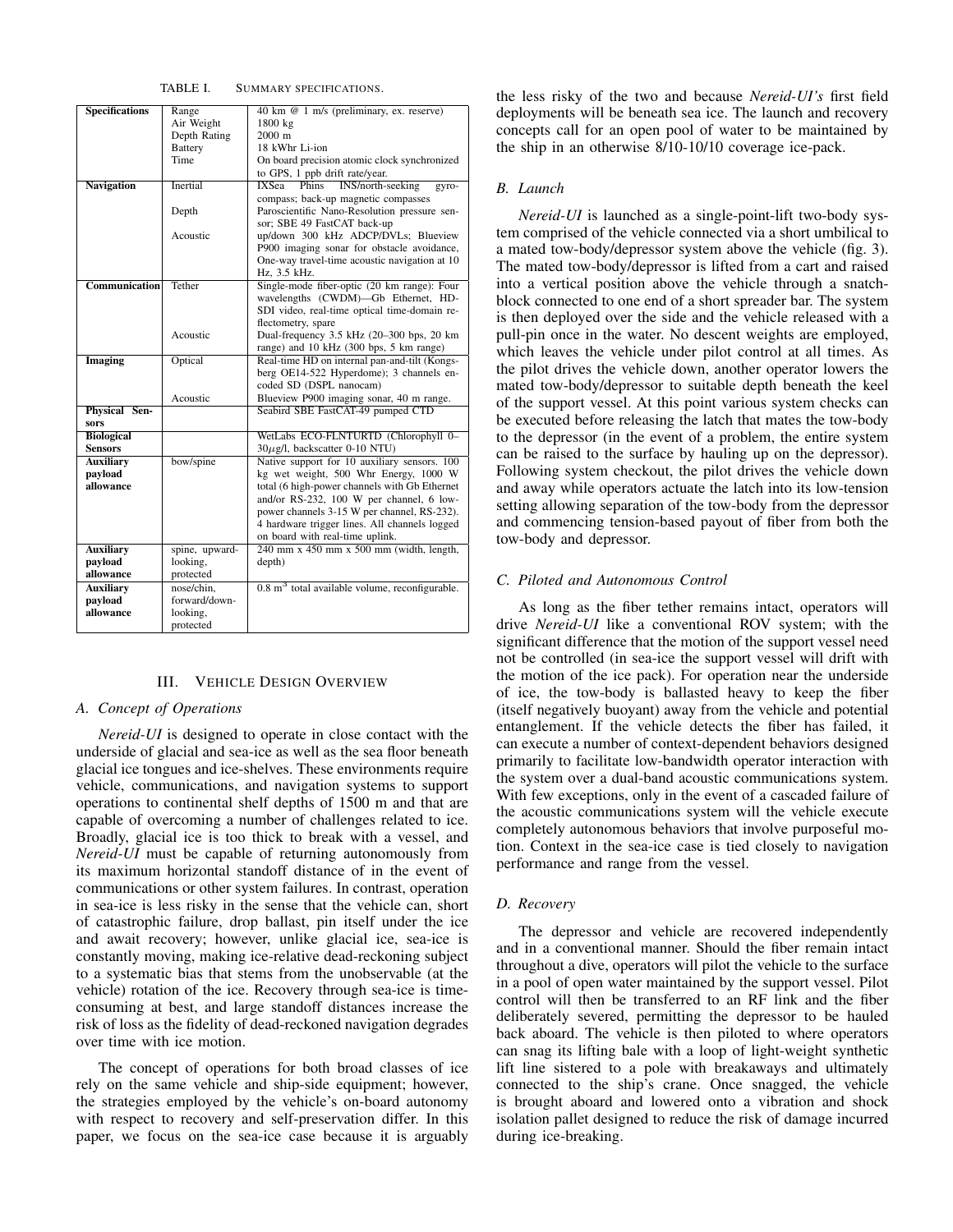

Fig. 3. *Nereid UI* with mated tow-body/depressor ready for launch. The depressor pictured is a prototype borrowed from the *Nereus* project capable of deploying an experimental larger-diameter fiber. We used block-and-tackle rig pictured for dock-trials but will use an air-tugger for trials off *R/V Polarstern* to permit lowering the depressor beyond keel depth.

Fiber failure is a possibility on any given mission, and indeed, operation to full 20 km standoff distance requires at least a semi-autonomous strategy for return to the vessel. Following the loss of high-bandwidth communication of the fiber, operators will issue commands acoustically to the vehicle's mission executive to direct the vehicle back to the ship and monitor its progress. Should the pool of open water available be too small to permit "acoustic-joysticking" of the vehicle to the surface, operators will land the vehicle on the underside of the ice near the vessel, and use a small ROV to aid recovery.

## *E. Auxiliary Systems*

The ship-side end of the acoustic communications system is deployed in a cage separately from the vehicle system to afford operators independent control over its depth, which allows for some control over the acoustic path to the vehicle. For trials off *R/V Polarstern* in July 2014, two transponders will also be deployed from and remain affixed to the ship to provide near-field (1 km) ship-relative position fixes [12].

# *F. Mechanical*

The overall mechanical design of *Nereid UI* is generally conventional, being comprised of a simple load-bearing aluminum frame coupled to syntactic foam floatation modules. However, the design layout deviates in several ways from convention as a result of its unique mission to enable both long range under ice survey while ensuring detailed mapping and examination of the under-ice is possible. A third requirement ensures the vehicle has the potential to support traditional ROV sampling and manipulation missions.

For long range, *Nereid UI* has a low-drag form enabling stable survey at ranges of up to 40 kilometers. In the future we anticipate the addition of a seven-function manipulator and associated workspace required for the collection of samples or deployment/recovery of instrumentation.

To enable installation of the required sensors suite, a payload bay has been integrated into the upper central section of the vehicle, as shown in Figure I. This payload bay allows a range of instruments to be placed so as to have an unobstructed view in the upward direction. As part of this particular attribute, the vehicle is designed to provide some limited protection of these sensors should the vehicle come into direct contact with the ice surface.

Given the hybrid tether employed to provide unprecedented range and flexibility from the host platform, *Nereid UI* must provide adequate payload and space for the required batteries used to power all of the vehicle's systems for the full duration of it's mission. In keeping with the overall desire for a vehicle having superior reliability, the propulsion system configuration provides critical redundancy for its come-home mission.

## *G. Electrical*

*1) DSL-Core:* The vehicle utilizes a distributed electrical and interconnect architecture, centered around a single command and control bottle called the "DSL-Core". The DSL-Core was developed as a single housing providing the fundamental hooks for operating a vehicle, and can be used across multiple vehicle systems with fundamentally different purposes yet use a common software and basic sensor suite. Excluding propulsion drive, the DSL-Core could stand alone on a small vehicle platform, or be the core of a more complex vehicle system such as *Nereid-UI* via connection through an Ethernet backbone. On *Nereid-UI*, multiple additional housings are required to support science, telemetry and other functions, with those housings using the same types of power conversion, switching, and telemetry modules as the DSL-core. Additional housing(s) can easily be added in the future via connection to common multipurpose Ethernet ports and main battery power.

*2) Energy Storage:* Main batteries are made up of pressure tolerant lithium ion pouch cells. The cells are mounted in semirigid self-compensating tanks made of linear polyethylene and filled with silicone oil. These ambient-pressure housings provide good cooling and explosion immunity, and simplify highpower electrical penetrations, compared to one-atmosphere pressure housings. Eight 30 Ah Kokam lithium ion cells are contained in each battery module supplied by Southwest Electronic Energy. Modules are potted in polyurethane along with management electronics. Nine of these modules are in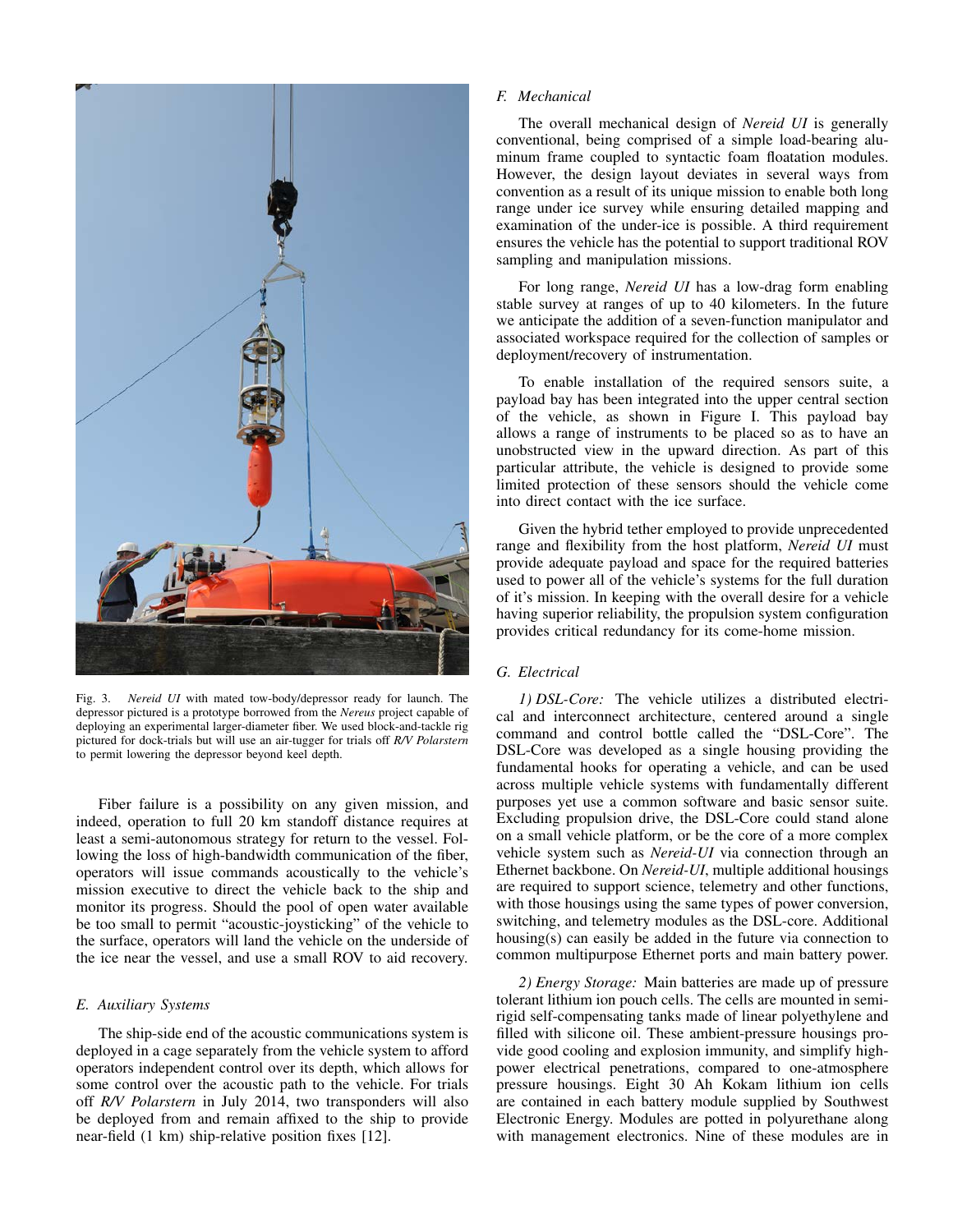each box. A 90 volt bus was selected to provide adequate power with reasonable cable sizes and some redundancy in case of failures of individual battery modules or boxes. Each battery box contains 7.2 kWh with 129 kg mass and 70 liters displacement.

*3) Propulsion:* The original vehicle concept used ducted high-RPM ROV-type thrusters to protect propellers from contact with ice or other objects. However, acoustic testing showed that candidate thrusters would be too noisy to allow acoustic communication, at 20 km horizontal range, while underway. Ranging and navigation are required for autonomous return under ice. For quiet operation, a new thruster was designed using a direct drive frameless brushless motor (Allied HT03812) designed to run at 500 RPM. Injection molded Torqeedo 1901 propeller was selected for its good efficiency, light weight. Bollard test showed maximum thrust of 420 N with 1300W. Underway thrust testing showed higher efficiency than similar ROV thrusters, though the motor is larger and heavier and thrust is asymmetric.

## *H. Telemetry*

*1) Fiber-Optic Telemetry: Nereid-UI* employs a novel, lightweight, expendable fiber-optic tether that provides highbandwidth data and video telemetry and enables unprecedented horizontal and vertical mobility of the vehicle while tethered, yet avoids the significant operational limitations imposed by conventional large electro-optic tethers. The *Nereid-UI* tether system design is closely based upon the tether system originally developed for 11,000 m depth operations with the *Nereus* hybrid remotely operated vehicle [6], [24].

The tether deployment system is comprised of a snagresistant depressor package and vehicle package to house the tether system. The depressor was designed to be lowered from the surface ship to get the tether deployment point below the ship and below the ocean-ice interface. The vehicle package contains the optical-fiber dispenser, brake, fiber counter and cutter, and it is designed to minimize drag and the chance of snagging the fiber. The depressor and vehicle package are mated together during launch, protecting the fiber during the transition through the air-water interface. Once the system has reached a designated depth, the vehicle package separates from the depressor. Fiber-optic tether pays out from both the vehicle and the depressor as the vehicle descends.

*2) Acoustic Telemetry:* The *Nereid-UI* vehicle and her support ship are both equipped with two WHOI Micro-Modems (one at 3.5 kHz and one at 10 kHz), enabling regular uplink of navigation, scientific, and engineering data from the vehicle to the ship, and downlink of commands from the ship to the vehicle.

*3) Radio-Frequency Telemetry: Nereid-UI* is equipped with a 900 mHz radio-frequency (RF) modem telemetry system providing bi-directional Ethernet communication when the vehicle is on deck and when surfaced on the sea at ranges of up to about 1 km.

#### *I. Navigation*

The *Nereid-UI* navigation sensor suite includes a 1-ppm Paroscientific pressure depth sensor, a SBE49 FastCAT CTD Sensor, two Teledyne-RDInstruments 300kHz Doppler sonars, an IXSEA Phins IMU, two WHOI Micro-Modems (one at 3.5 kHz and one at 10 kHz) [10], and a Blueview P900 imaging sonar for obstacle avoidance,

The upward-looking and downward-looking Doppler sonars provide 3-axis vehicle velocity with respect to the sea floor (downward looking) or overhead ice (upward-looking) at up to 200 m range, and 3-axis velocity of the vehicle with respect to the water, and 3-axis water column velocity profiles. The IMU contains a 3-axis, North-seeking, fiber-optic gyrocompass providing heading and attitude at  $0.\overline{1}^{\circ}$  and  $0.\overline{0}1^{\circ}$ accuracy, respectively.

In addition to providing data telemetry uplink and downlink, the the WHOI mocromodems are equipped measure travel-times between vehicle and ship, from which we can compute range, and hence provide improved navigation [22], [23] These modems are also equipped to interrogate conventional 10 kHz Benthos transponders to enable long-baseline navigation with transponders mounted on the seafloor or lowered from the support ship.

Navigation sensor data is received by *Nereus's* control computer, where the navigation process NavEst computes vehicle state estimates. NavEst is navigation software developed by WHOI and JHU for use on deep-submergence vehicles. Currently employed on the *Sentry* AUV and *Nereid-UI*, NavEst is a multithreaded Linux program that supports multiple, simultaneous, navigation algorithms. Available navigation algorithms include the Doppler navigation algorithm employed by DVLNav [14] and the LBL algorithm extensively used by the *ABE* AUV [25]. Single-beacon, one-way, travel-time algorithms have also been implemented [22], [23].

# IV. CONCLUSION

The design and operation approach of *Nereid-UI* combine the self-powered mobility of an AUV with the remote telepresence of an ROV capable of being tele-operated under ice under remote real-time human supervision. The performance goal of the *Nereid-UI* vehicle system is to enable deployments from a ship to attain standoff distances of up to 20 km from an ice-edge boundary under the real-time remote-control of its human operators, to enable real-time detailed closerange examination of biological and physical environments including glacial ice-tongues, ice-shelf margins, and sea ice, delivering high-definition video in addition to survey data from on board acoustic, chemical, and biological sensors, and, in the future, robotic intervention. If successful, this approach will complement existing capabilities for scientific operations under sea-ice provides by ships, conventionally-tethered remotelyoperated vehicles, and autonomous underwater vehicles.

#### **REFERENCES**

- [1] C. S. Andresen, F. Straneo, M. H. Ribergaard, A. A. Bjørk, T. J. Andersen, A. Kuijpers, N. Nørgaard-Pedersen, K. H. Kjær, F. Schjøth, K. Weckström et al., "Rapid response of helheim glacier in greenland to climate variability over the past century," *Nature Geoscience*, vol. 5, no. 1, pp. 37–41, 2012.
- [2] K. R. Arrigo, D. K. Perovich, R. S. Pickart, Z. W. Brown, G. L. van Dijken, K. E. Lowry, M. M. Mills, M. A. Palmer, W. M. Balch, F. Bahr *et al.*, "Massive phytoplankton blooms under arctic sea ice," *Science*, vol. 336, no. 6087, pp. 1408–1408, 2012.